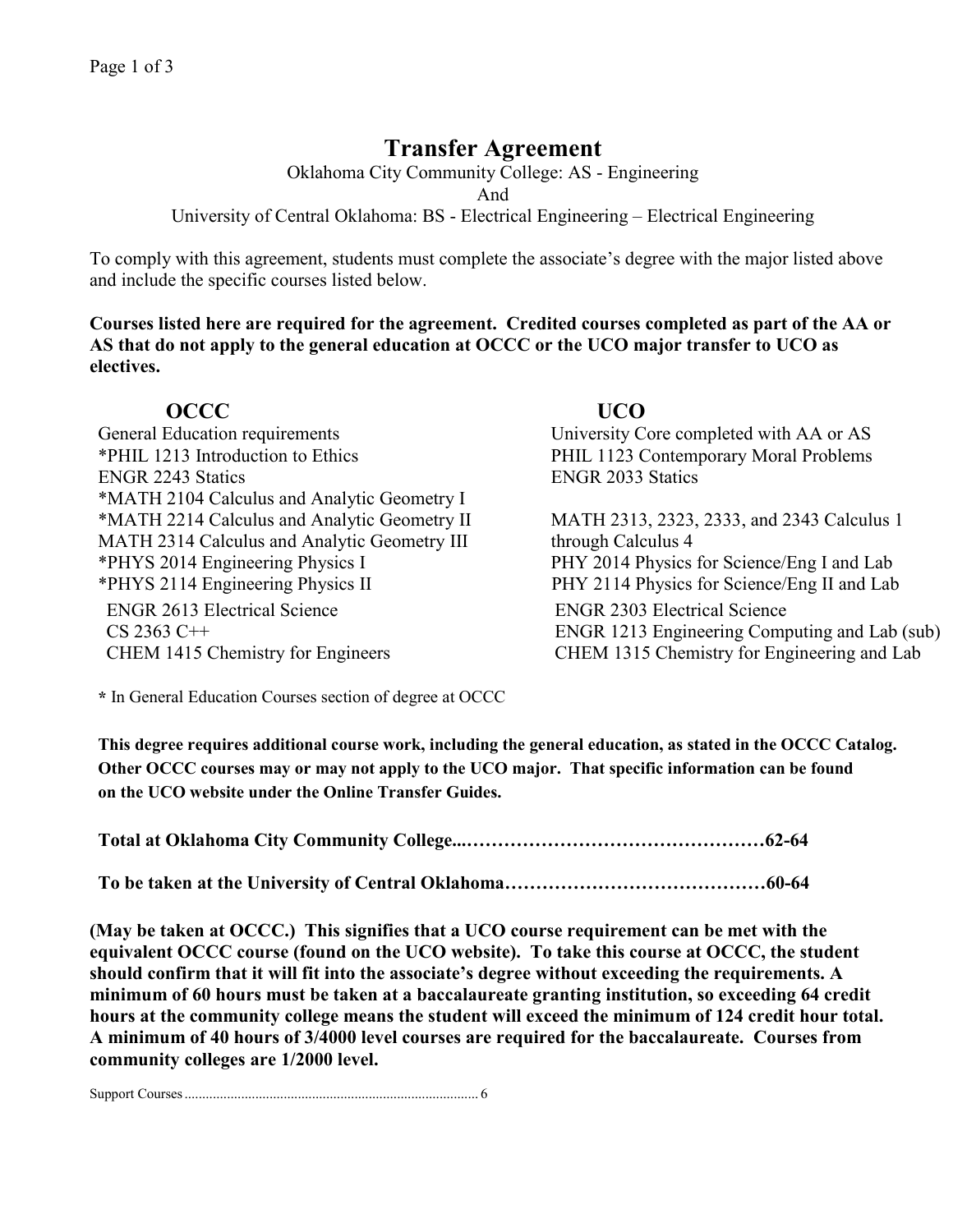ECON 1103 Introduction to Economics **(May be taken at OCCC.)**<br>FMKT 2323 Global Protocol and Diversity Global Protocol and Diversity (or Foreign Language) **(May be taken at OCCC.)** *Successful completion of the courses listed in the above table satisfies the requirement for the following Support Courses.* \*MATH 1533 Algebra for STEM AND **(May be taken at OCCC.)** Plane Trigonometry **(May be taken at OCCC.)** One year of high school physics OR PHY 1003 Introduction to Physics (**May be taken at OCCC.)** Electrical Engineering - Electrical Engineering…………………………………………………… 58 Physics................................................................................................. 6 Required courses: PHY 3103 Modern Physics PHY 3883 Mathematical Physics I Engineering....................................................................................... 46 Required courses: ENGR 1112 Introduction to Engineering and Laboratory ENGR 2311 Electrical Science Laboratory #ENGR 3183 Electromagnetic Fields I ENGR 3223 Digital Logic Design and Laboratory ENGR 3303 Engineering Probability & Statistics #ENGR 3323 Signals and Systems ENGR 3331 Signals and Systems Laboratory ENGR 3403 Analog Electronics ENGR 3421 Analog Electronics Laboratory #ENGR 3413 Materials Science ENGR 3613 Microprocessors and Laboratory ENGR 3703 Computational Methods in Engineering ENGR 3803 Electrical Power Systems #\*ENGR 4323 Digital and Analog Communication #\*ENGR 4333 Digital Signal Processing ENGR 4351 Digital Signal Processing Laboratory #\*ENGR 4803 Mechatronics & Laboratory #ENGR 4882 Senior Engineering Design I #ENGR 4892 Senior Engineering Design II Mathematics......................................................................................... 3 Required course: MATH 3103 Differential Equations Guided Engineering Electives.............................................................. 3 Select from the following: \*ENGR 4183 Electromagnetic Fields II ENGR 4263 Engineering Optics ENGR 4303 Control Systems \*ENGR 4613 Photonics \*ENGR 4633 Solid State Devices

\*Students in the Accelerated BS/MS program in Electrical Engineering must enroll in the graduate level versions of this course, and must choose the 5000 level of either Photonics, Electromagnetic Fields II or Solid State Devices as one of the engineering electives. Students need only three 5000-level courses as part of the accelerated program.

# Admission into Engineering and Physics Upper Division is required.

Minimum Hours required …………………… 125\*